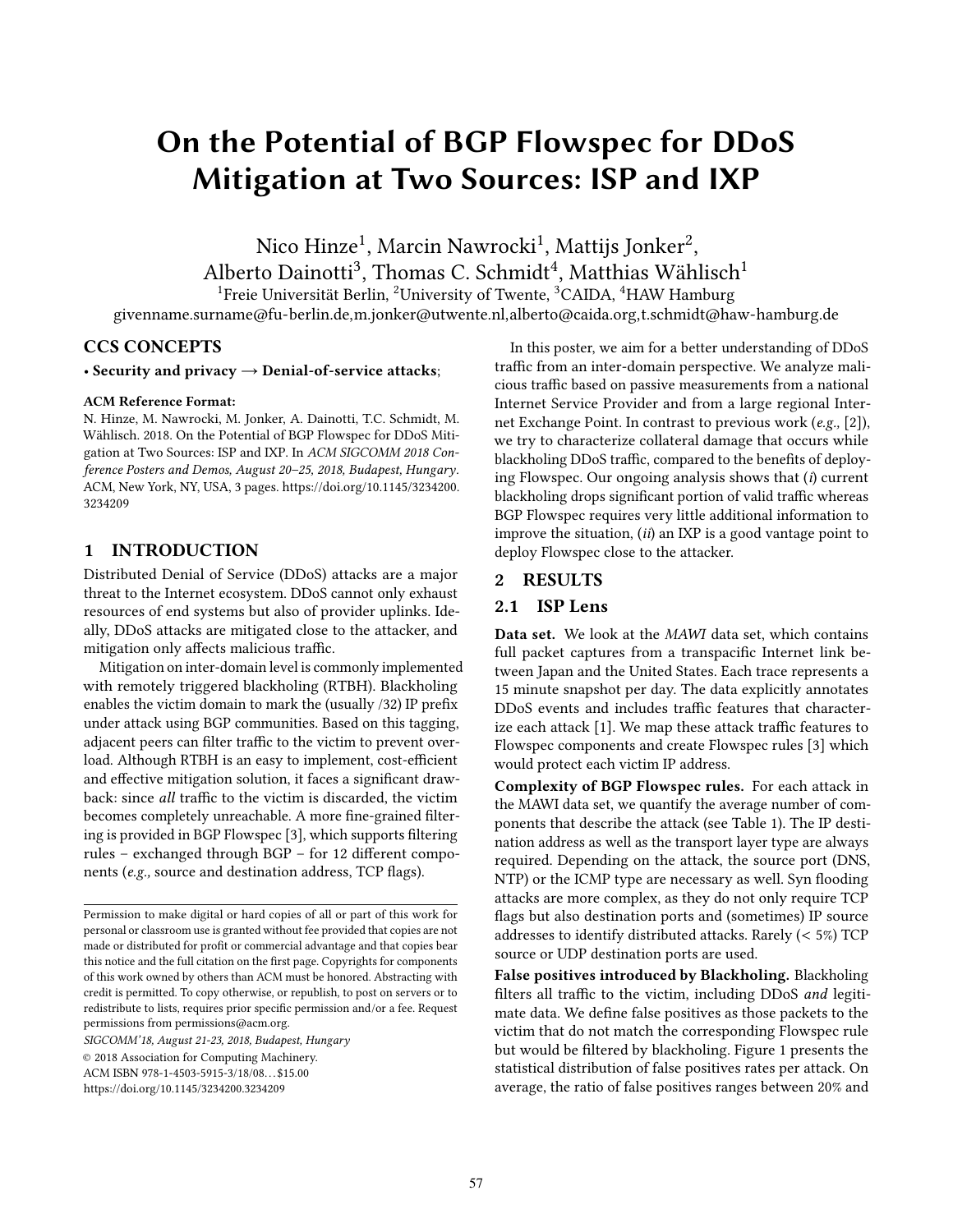<span id="page-1-1"></span>

<span id="page-1-0"></span>Table 1: Average number of BGP Flowspec components required to specify exact filter rules per attack.

Figure 1: Incorrectly filtered traffic because of /32 blackholing compared to fine-grained BGP Flowspec.

70%, indicating demand for more fine-grained filtering compared to blackholing. The distribution shows outliers for two reasons. First,  $\approx 100\%$  false positives may arise because of DDoS misclassification of the MAWI detection system. Second, high volumes of DDoS traffic block legitimate traffic which thus might not be visible in our snapshot. Our results show a lower bound. Improving the methodology towards historical traffic models is part of our on-going work.

### 2.2 IXP Lens

Data set. We analyze data from the switching fabric of a large regional Internet Exchange Point (IXP). The data includes full IP and transport headers but is sampled (i.e., 1 out of every 10,000 packets). Based on this data set, we can better understand source and destination as well as transit of DDoS traffic between peers. To infer blackholing events, which indicate DDoS incidents, we analyze public BGP data, i.e., from RIPE RIS and RouteViews. Our measurement is based on the methodology by Giotsas et al. [\[2\]](#page-2-2) and uses the same dictionary of BGP communities known to be used for blackholing. From Oct. 2017 till March 2018 we detect 71 IP addresses that have been protected by blackholing and belong to one of the IXP members. For 18 of these IP addresses, we find in our sampled flow data traffic in the 30 minutes window preceding blackholing. We assume that such traffic is thus affected by the DDoS attack. For 4 IP addresses we also measured traffic before the DDoS incidents.

Traffic mix before and during DDoS attack. The attack traffic is mainly amplification traffic [\[4\]](#page-2-4), and there is a clear distinction between traffic that is visible before and during the DDoS attack with respect to each victim IP address. In terms of volume, the traffic increases between two and four

orders of magnitude. In terms of traffic type, any packet to a victim that was sampled before the corresponding DDoS attack exhibits a different transport and application protocol compared to any traffic during the attack. Such clear signatures enable fast, automatic filter rules based on the sampled flow data to allow legitimate traffic to pass. However, to assess false positives, it is worth noting that we do not see all packets because of sampling. This makes characterization of legitimate traffic challenging in contrast to the MAWI data, in particular in case of low-traffic IXP members.

Sources of DDoS traffic. To analyze the topological locations of the amplifiers, we measure the distances in AS hops from the AS that hosts the amplifiers to the IXP members that forwards malicious traffic to other peers. Our analysis is based on AS paths advertised by the IXP route server. Any path prepending is resolved.

39% of the traffic comes from amplifiers hosted in IXP member networks, 37% of the traffic is only one hop away and thus initiated within networks of direct customers of IXP members. Non-malicious traffic is slightly more local, 86% of traffic originates from a member or a direct customer of a member. We argue that this locality allows for social interaction to mitigate DDoS. In particular, when IXPs do not offer blackholing services, they could personally contact their members hosting an amplifier to setup immediate filters. On the other hand, when IXP members experience DDoS against one of their hosts, BGP Flowspec would enable them to request dropping invalid traffic close to the root of the attack, making IXPs a promising candidate for BGP Flowspec. Next steps. We will work on an extended traffic model to assess the beneficial impact of BGP FlowSpec in more detail.